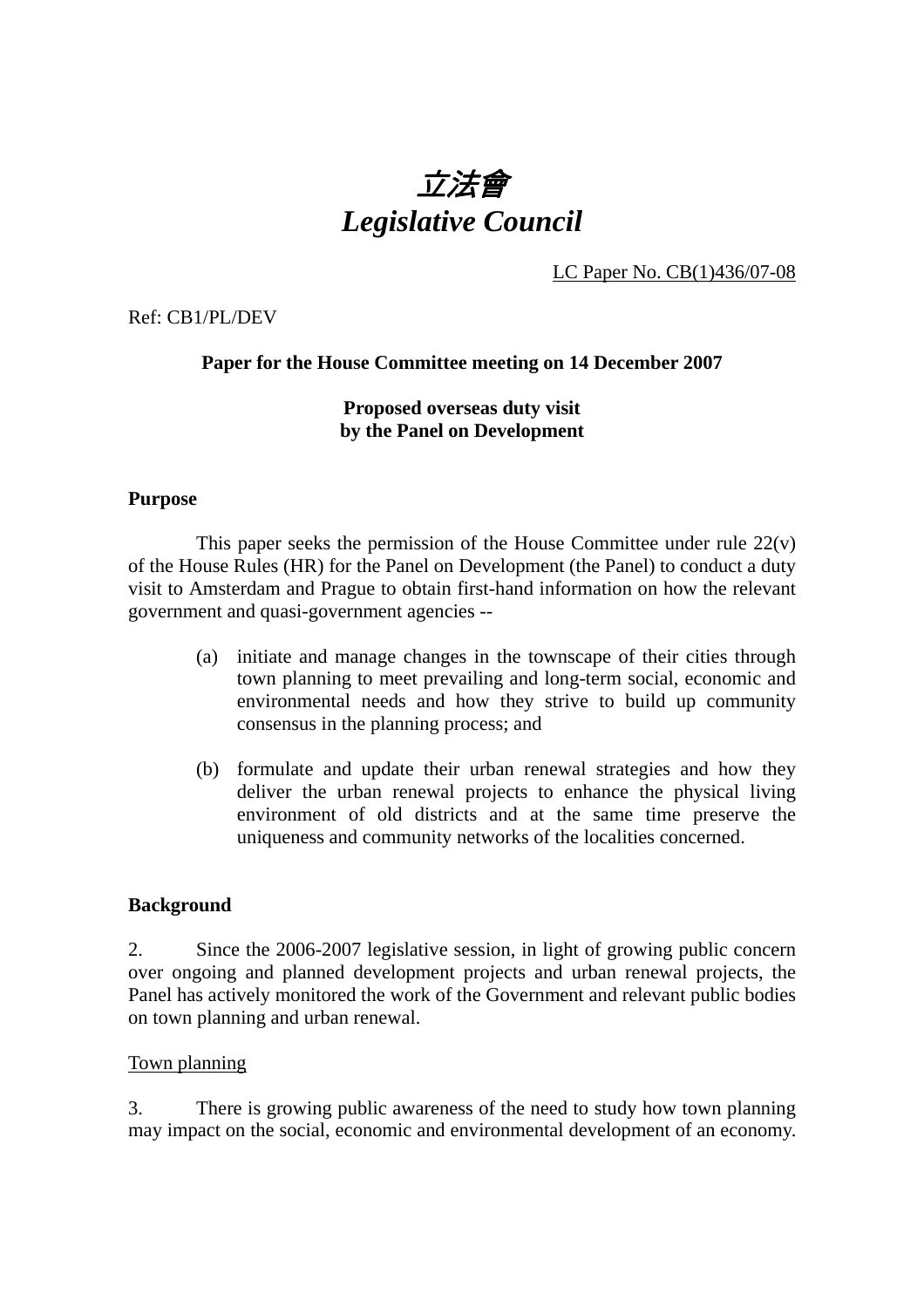Since the 2006-2007 legislative session, the Panel has monitored the progress of a number of development projects and planning proposals which have reached an advanced stage. These projects/planning proposals include the Kai Tak Development, the Wan Chai Development Phase II, the Revised Concept Plan for Lantau, and the new Central harbourfront. In the 2007 Policy Address, the Chief Executive announces the Hong Kong-Shenzhen joint development of the Lok Ma Chau Loop and the revival of the planning work on New Development Areas (NDAs). This has prompted the Panel to start consolidating previous deliberations on issues of concern relating to the planning of these projects and examining the ways to address public concern on town planning. In this regard, the issues which require more detailed examination are as follows --

- (a) There are growing sentiments within the community towards conservation of historic buildings and heritage features and thus there is a need to undertake a critical review of territory-wide as well as district-based planning strategies with a view to striking the right balance between development and conservation;
- (b) The public's aspirations for quality living space have risen with crucial changes in terms of priorities and emphases; as such, it is imperative for the Government and relevant agencies to articulate and translate the present-day public aspirations into concrete planning strategies and measures;
- (c) The present town planning mechanisms have failed to ensure that the views and concerns of stakeholders can be effectively gauged and channeled to the relevant authorities; as such, the Government is often confronted with strong dissenting views for its planning decisions that are purported to have undergone due statutory and public consultation procedures;
- (d) The present planning control and building approval mechanisms are inadequate to ensure that important planning intentions can be effectively implemented; and
- (e) Effective mechanisms for public engagement in the planning process are yet to be devised, notwithstanding that there is growing enthusiasm among Hong Kong people in town planning matters. Such mechanisms are important for harnessing the wisdom and enthusiasm of the civic society and for building up community consensus in planning matters.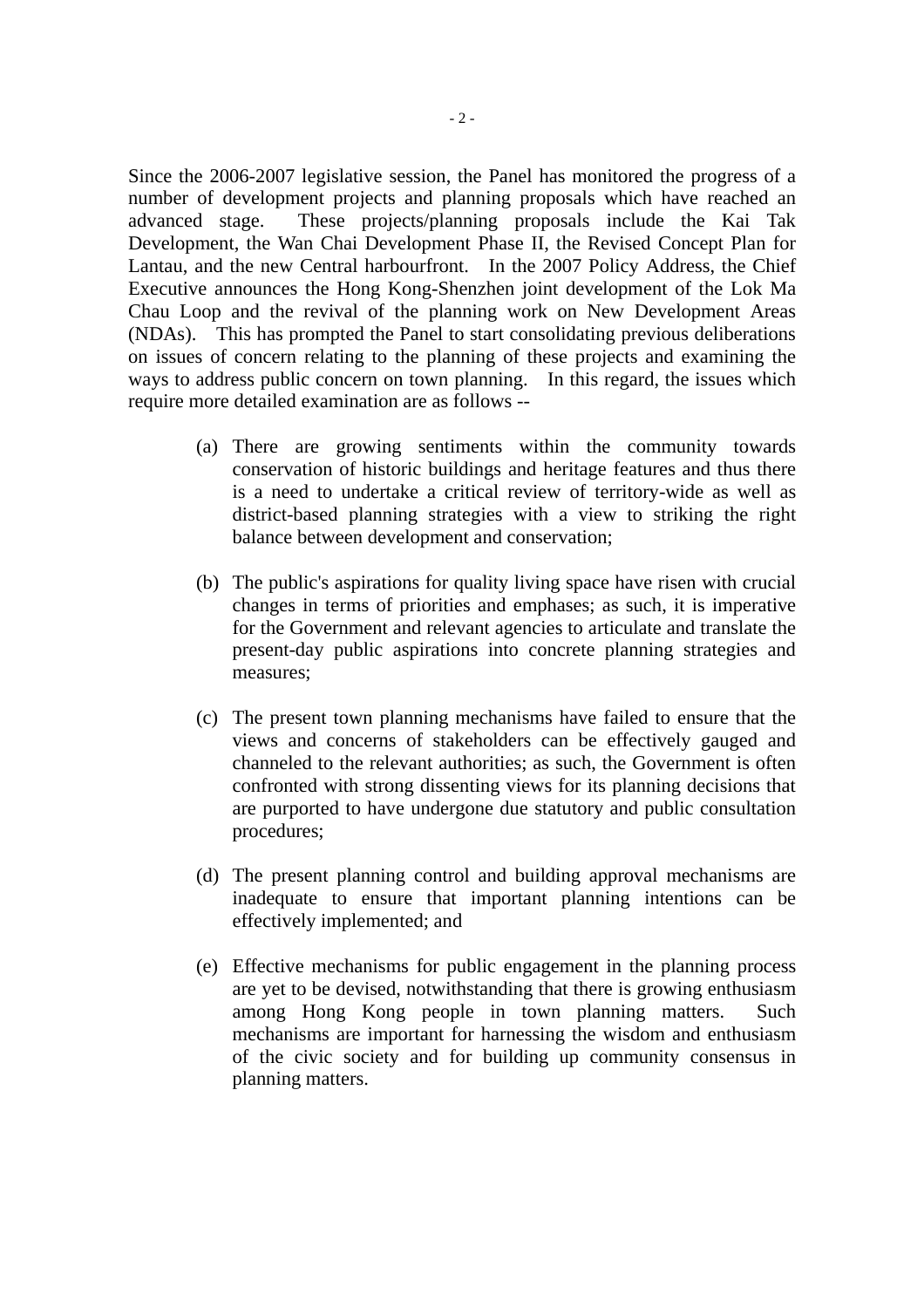#### Urban renewal

4. The Panel is also aware of the growing public concern over urban renewal in the community. The Urban Renewal Authority (URA) has launched a number of urban renewal projects since its establishment in May 2001 and various problems have come into light during the implementation process. In reviewing the work of URA, the Panel has given particular attention to the planning approach and implementation strategies adopted by URA in delivering redevelopment projects. While the URA purports to adopt a holistic " $4Rs$ " strategy<sup>1</sup> to address the problem of urban decay and to improve the living conditions of the residents, members in general have observed that the main approach adopted by URA is to "evacuate, demolish and redevelop", as opposed to conservation and revitalization. This approach falls far short of meeting public aspirations of bringing vibrancy and quality living space to old districts in a sustainable manner, as local heritage and community networks are uprooted in the renewal process. Moreover, the land resumption process of URA's redevelopment projects is often protracted and acrimonious, and affected property owners and tenants often complain that their interests are not adequately protected under the relevant legislation and URA's compensation policy. Members have also pointed out that the present mode of operation of URA cannot effectively cater for a collaborative approach whereby the affected residents can play an active role in the planning process or opt to have a stake in the redevelopment projects.

5. As the Government provides policy guidelines on urban renewal for URA through the Urban Renewal Strategy, which was promulgated in November 2001, members consider it high time to undertake a comprehensive review of the Urban Renewal Strategy. The Panel has decided that it would keep a close watch on the work of URA and its future plans, and, where appropriate, review the relevant policies and strategies with the Administration and URA.

#### **Proposed overseas duty visit**

 $\overline{a}$ 

6. In view of the importance and complexity of the issues pertaining to town planning and urban renewal, the Panel decided at its meeting on 24 July 2007 to study relevant overseas experiences to shed lights on the relevant world trends and alternative strategies and approaches adopted by other places to tackle problems and confront challenges that are similar to those faced by Hong Kong. Based on Panel members' suggestions, the Research and Library Services Division had conducted preliminary research on the town planning and urban renewal in Amsterdam,

<sup>1</sup> The "4Rs" include the redevelopment of dilapidated buildings, rehabilitation of buildings in need of repair, revitalization of the economic and environmental fabric of old districts and preservation of buildings with historical, cultural or architectural value within its urban renewal project areas.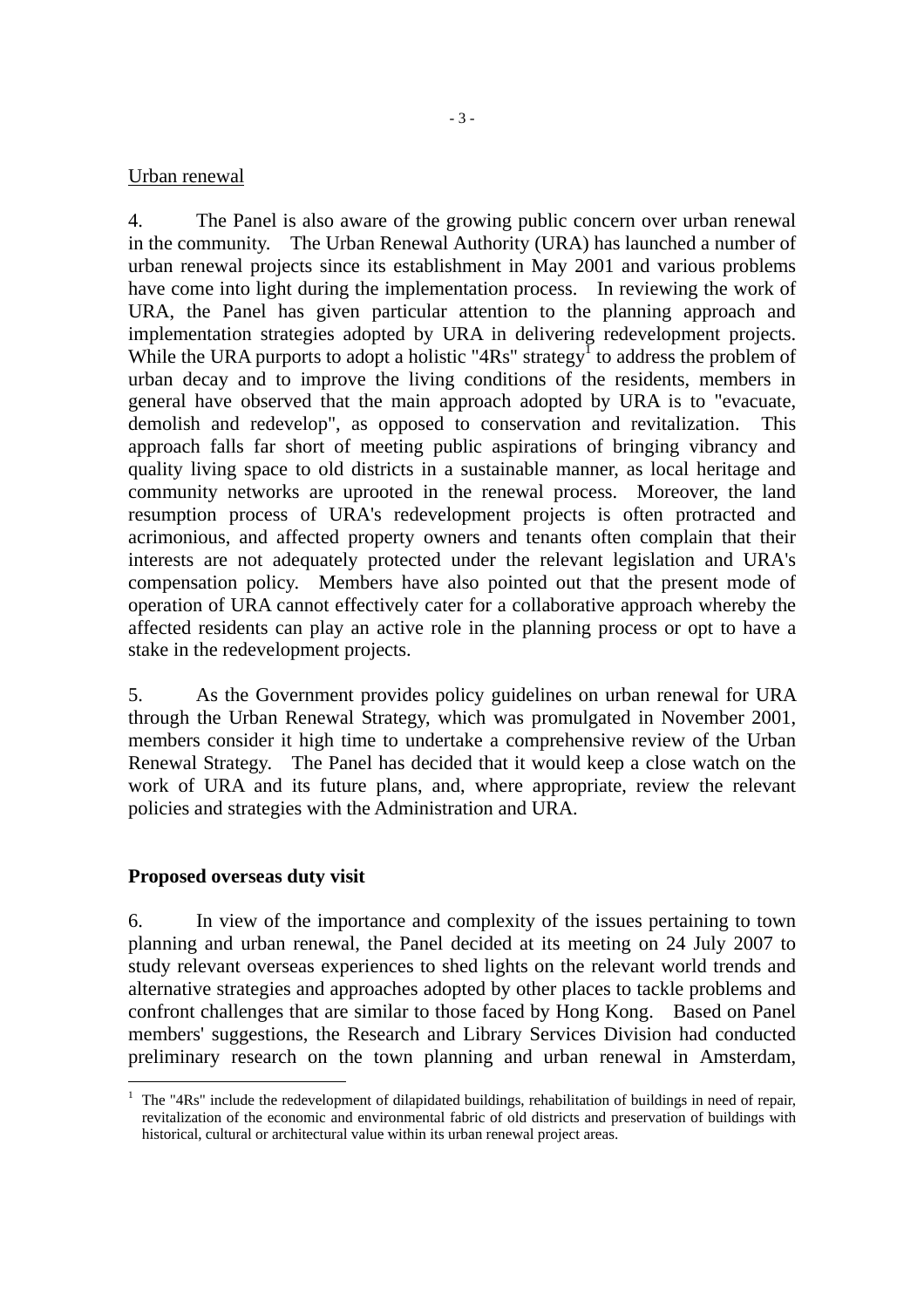Barcelona, Prague, London and Boston. Having regard to the findings of the preliminary research, the Panel agreed at the meeting on 27 November 2007 that it would be worthwhile for the Panel to undertake a duty visit to Amsterdam and Prague to obtain first-hand information on their experiences in town planning and urban renewal. The Panel specifically noted that the following recent developments in Amsterdam and Prague --

# Amsterdam

(a) The Amsterdam government takes the initiative for the programming and planning of spatial development. Under a new national urban renewal policy promulgated in 2000, a long term development programme has been formulated for revitalization of the urban centres of the city. The land use and zoning plans are given substance and formulated by means of a series of joint decisions reached by the government with commercial parties, developers, architects and local citizens.

# Prague

(b) A Strategic Plan for Prague was formulated in 2001 to provide a vision for what Prague plans to achieve in spatial planning in the next 10 years. The basic strategic aim in spatial planning of Prague is the change-over from a monocentric to a polycentric city to achieve a more balanced use of all its territory. The city government plays a key role in formulating the urban renewal policy but consults various stakeholders in determining the best urban renewal option.

# Visit programme

7. The duty visit will last for about eight to nine days within the period from 14 to 22 March 2008. The delegation will visit Amsterdam and Prague. Apart from conducting site visits to appropriate places, the delegation will meet with representatives of relevant government and quasi-government agencies.

# Members of the delegation

8. Ten Members (including 1 non-Panel Member) have indicated interest in joining the visit. The Panel has agreed that the proposed visit will also be open to non-Panel Members. A circular has been issued to invite their participation. A tentative list of participants is in the **Appendix**.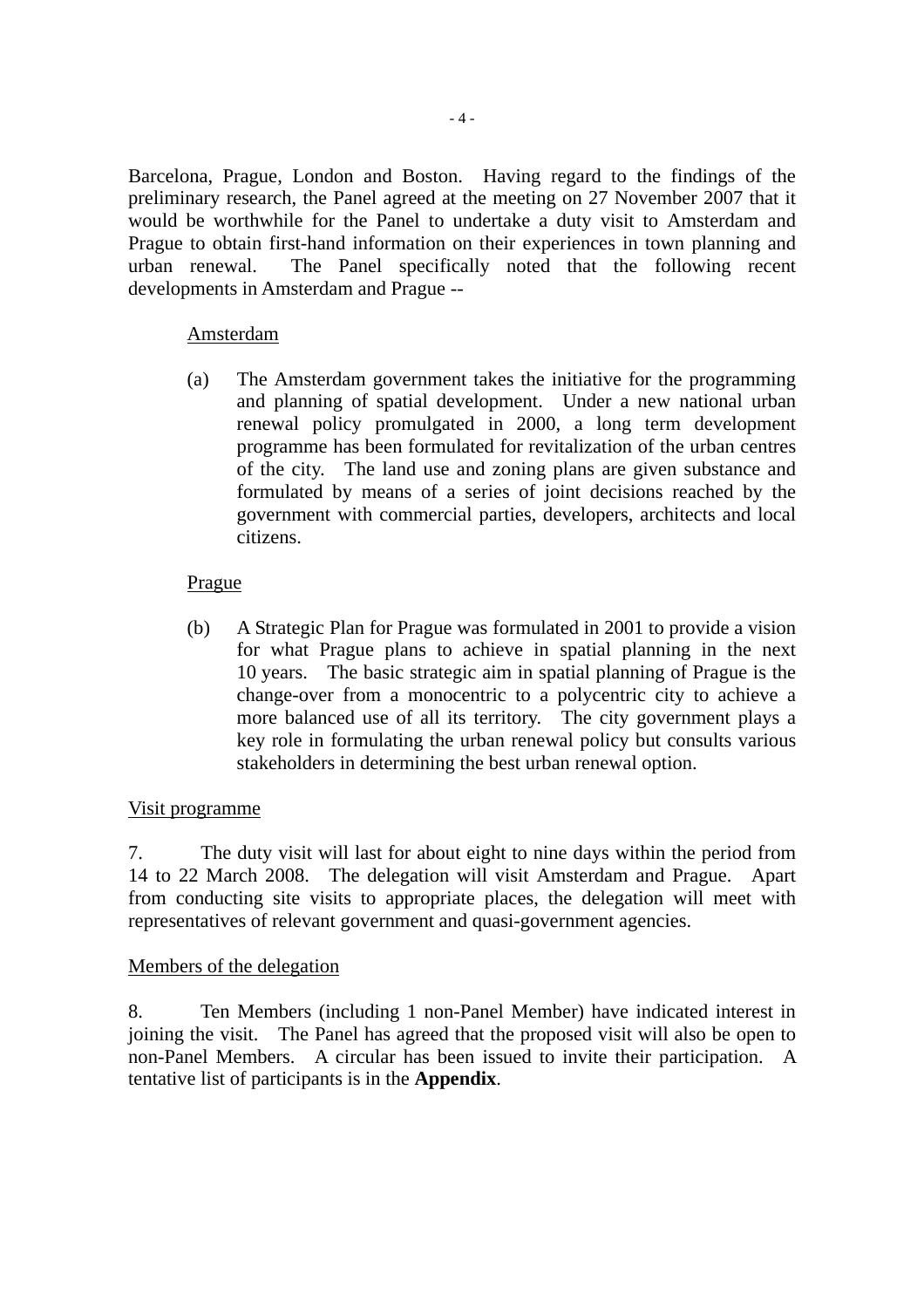# **Funding arrangements**

9. As approved by The Legislative Council Commission, each Member is provided with an overseas duty visit account of \$55,000 for the purpose of duty visits outside Hong Kong organized by committees of the Council. The fund in the account is for use by the Member in a four-year term. Any expenditure incurred in excess of the available balance in a four-year term has to be paid by the Member personally.

10. A rough estimate of the expenditure (including airfare, travelling expenses, hotel accommodation and overseas subsistence allowance, etc.) to be incurred by each participating Member for the proposed visit is about \$38,500 (economy class air passage) or \$70,000 (business class air passage). The estimate is based on normal airfare quotation, and the expenditure will be reduced if promotion airfare is available.

# **Advice sought**

11. HR22(v) provides that should any Panel consider it necessary to undertake any activities outside Hong Kong under the name of the Panel of the Council, the prior permission of the House Committee shall be sought.

12. The House Committee's permission is sought for the Panel to undertake the overseas duty visit as proposed.

Council Business Division 1 Legislative Council Secretariat 13 December 2007